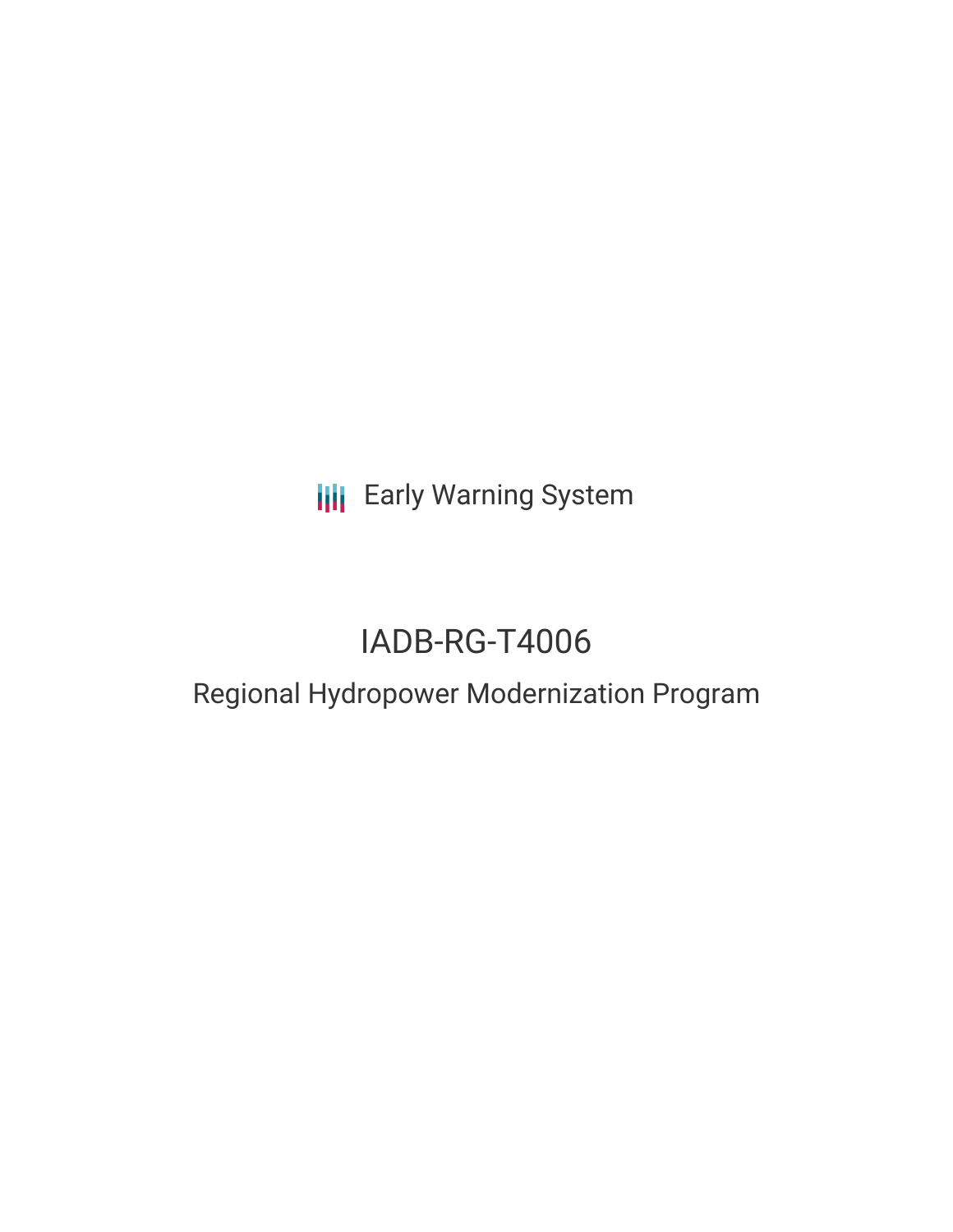

#### **Quick Facts**

| <b>Financial Institutions</b>  | Inter-American Development Bank (IADB)                        |
|--------------------------------|---------------------------------------------------------------|
| <b>Status</b>                  | Approved                                                      |
| <b>Bank Risk Rating</b>        | B                                                             |
| <b>Borrower</b>                | Regional                                                      |
| <b>Sectors</b>                 | Energy, Hydropower, Law and Government, Technical Cooperation |
| <b>Investment Type(s)</b>      | <b>Advisory Services, Grant</b>                               |
| <b>Investment Amount (USD)</b> | $$1.50$ million                                               |
| <b>Project Cost (USD)</b>      | $$1.50$ million                                               |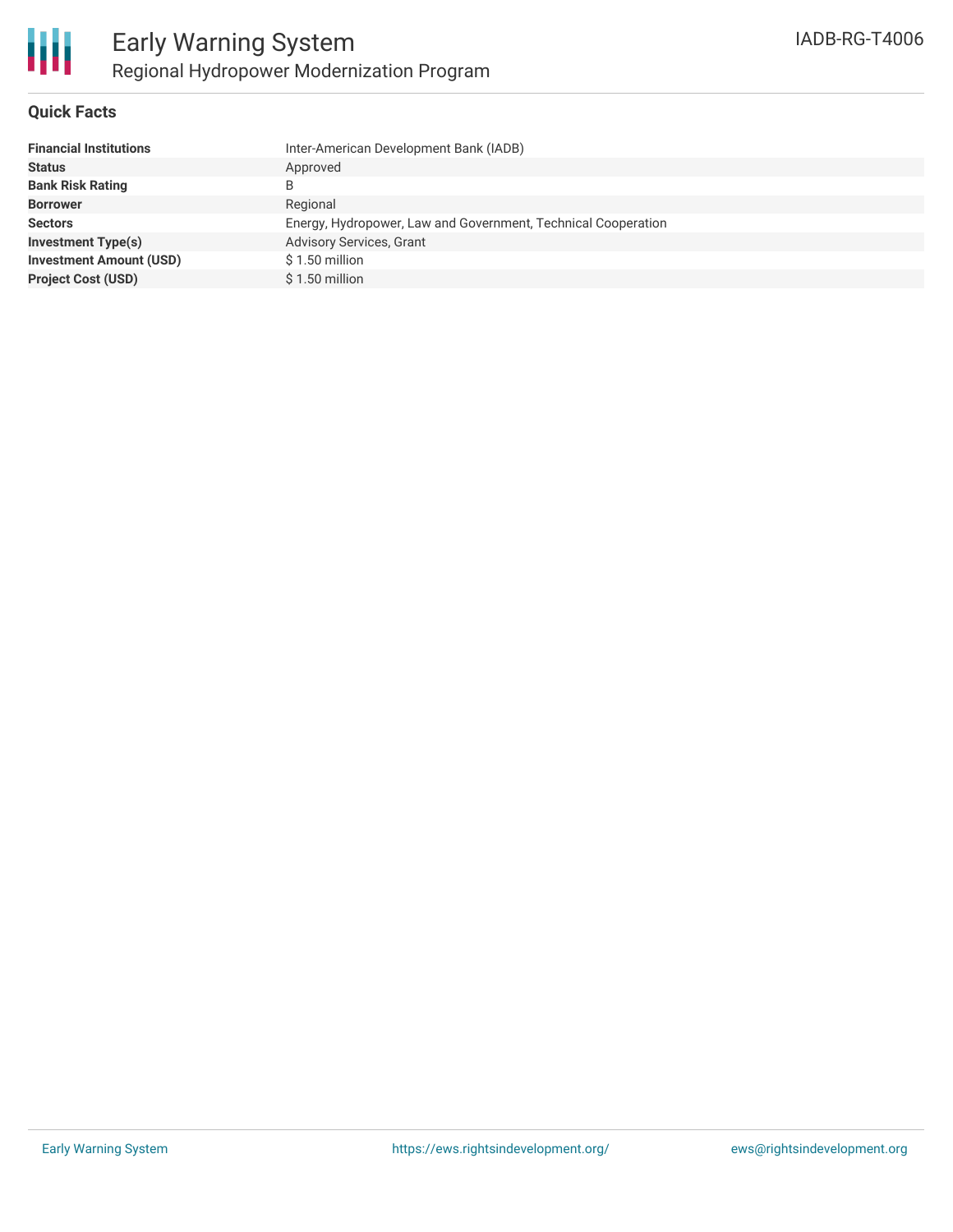

### **Project Description**

The main objective of this TC is to support the modernization of hydropower plants in Latin American countries. The specific objectives are: (i) to support studies to develop at least four hydropower modernization projects; (ii) support the development of regulations to support hydropower modernization; (iii) conduct at least one capacity building seminar for hydropower modernization in the region.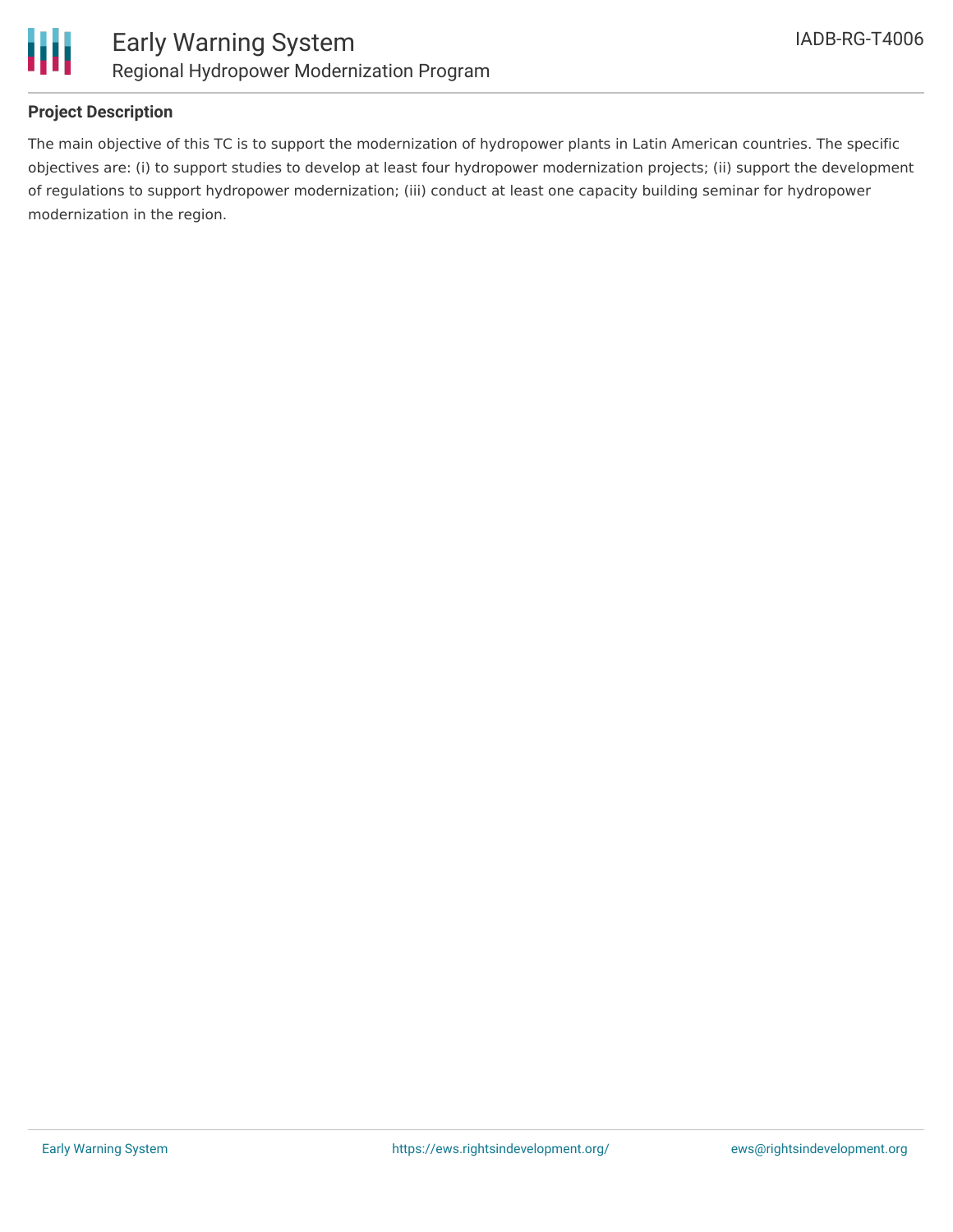

#### **Investment Description**

• Inter-American Development Bank (IADB)